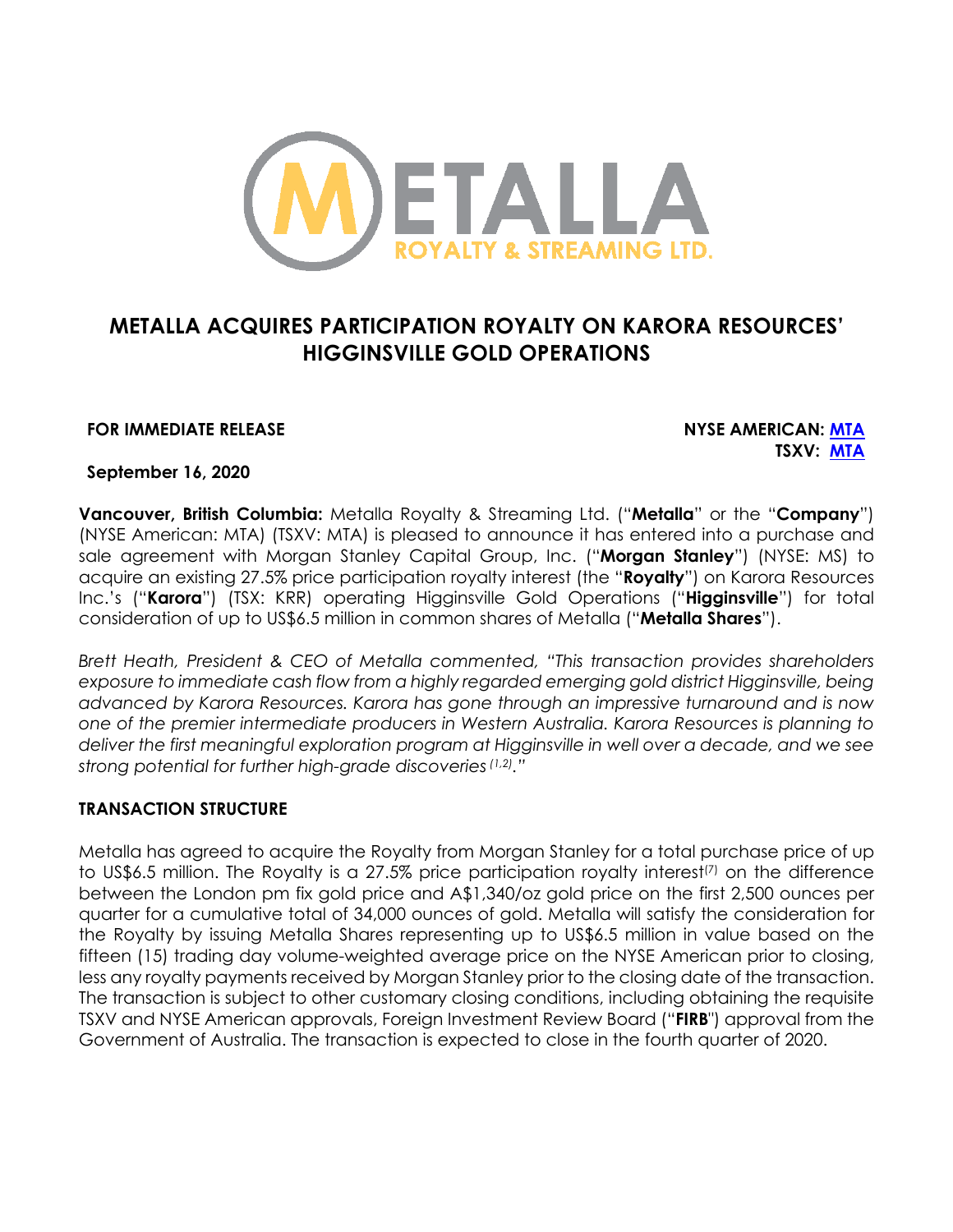#### **HIGGINSVILLE GOLD OPERATIONS** (1)(2)

Higginsville is a low-cost open pit gold operation in Higginsville, Western Australia, located less than 100 km south of the Kalgoorlie Super Pit. Higginsville has been in intermittent production since 1990, producing more than 1M oz of gold from the expansive 180,000 ha property package. The Royalty covers the core part of property with the majority of all the active operations and nearterm development projects spanning 28,300 ha.

In the first half of 2020, Higginsville produced 14,907 ounces at 1.87 g/t for a cash cost of US\$923/oz from its 1.4Mtpa processing plant<sup>(2)</sup>. Production at Higginsville is currently sourced from the Baloo, and Fairplay North open pits with mining at Hidden Secret and Mousehollow open pits to commence within the third quarter of 2020. Karora recently reissued its guidance for 2020 at Higginsville & Beta Hunt, where it anticipates producing a consolidated 90 - 95koz of gold with a long term 50:50 mill feed ratio between the two mines.

Karora is currently undergoing a A\$10 million exploration and development drilling program during fiscal 2020 at Higginsville, focusing on extending mining activities at Baloo and Fairplay North through infill and extensional drilling<sup>(2)</sup>. Resource drilling at the permitted Pioneer deposit is ongoing to advance the project towards production and aid in increasing mill feed as the Higginsville pipeline of open pit projects continues to grow. High priority exploration targets in Higginsville include Aquarius, Hidden Secret, Mousehollow, Pioneer, Two Boys, Paleochannel extensions, and Barcelona. Karora expects to release an updated reserve & resource estimate in Q4 2020.(2)



## **ROYALTY MAP**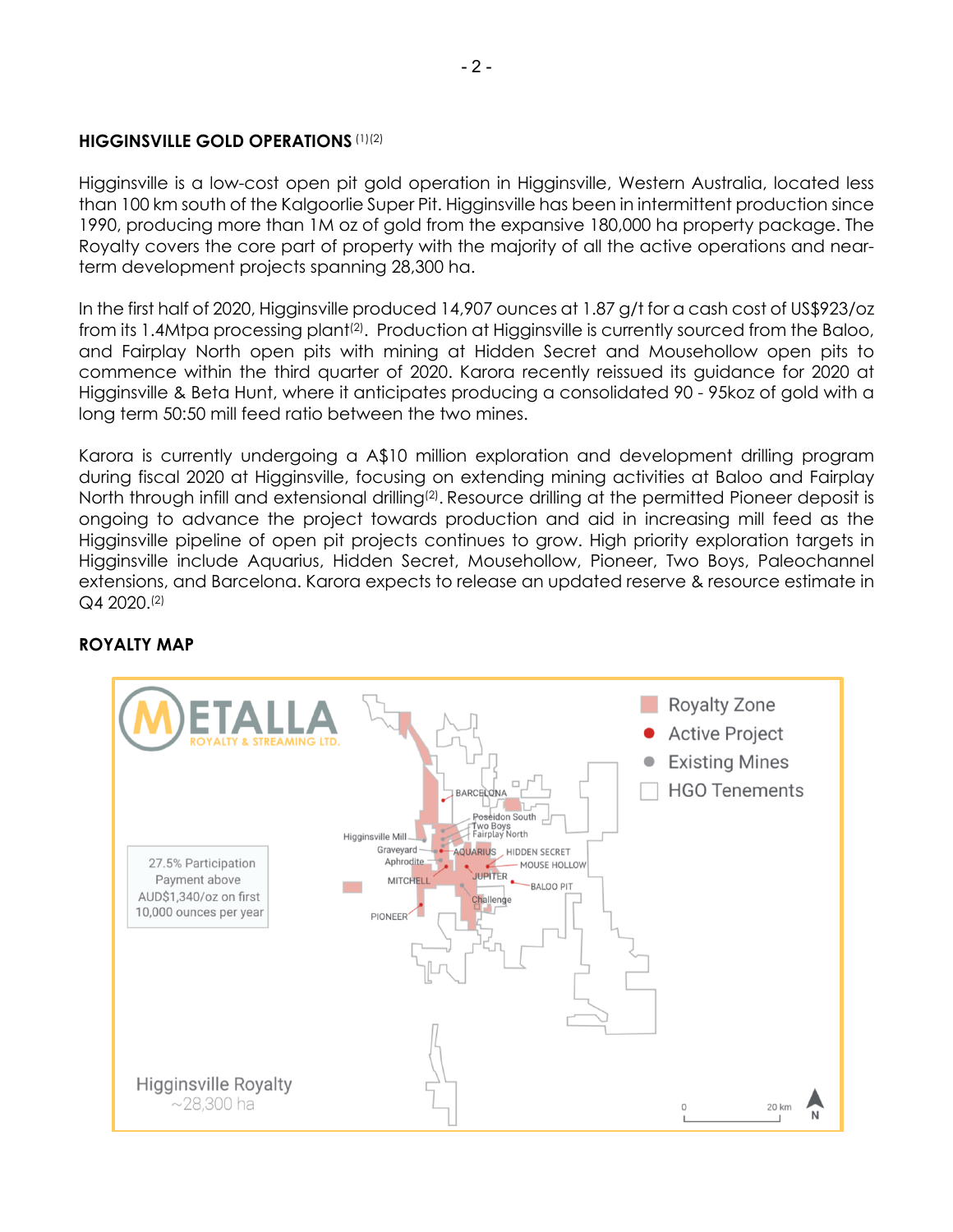The Royalty covers the majority of the Higginsville tenements, including Aquarius, Hidden Secret, Mousehollow, Pioneer, Two Boys, Jupiter, Challenge, Mitchell, Aphrodite, Fairplay North, Poseidon South, Graveyard, Trident, the Paleochannel extensions, and a significant exploration package. The Royalty does not cover the Baloo open pit.

| <b>Reserves &amp; Resources</b>       |               |       |       |
|---------------------------------------|---------------|-------|-------|
|                                       | <b>Tonnes</b> | Gold  |       |
|                                       | (000's)       | (g/t) | (Koz) |
| <b>Proven Reserves</b>                | 29            | 3.63  | 3     |
| <b>Probable Reserves</b>              | 5,916         | 1.91  | 363   |
| <b>Proven &amp; Probable Reserves</b> | 5,945         | 1.92  | 376   |
| <b>Measured Resources</b>             | 3,118         | 2.20  | 220   |
| <b>Indicated Resources</b>            | 15,672        | 2.0   | 1,004 |
| <b>Inferred Resources</b>             | 10,634        | 1.99  | 681   |

### **HIGGINSVILLE HISTORICAL RESERVES & RESOURCES (1)(2)(3)(4)(5)(6)**

### **QUALIFIED PERSON**

The technical information contained in this news release has been reviewed and approved by Charles Beaudry, geologist M.Sc., member of the Association of Professional Geoscientists of Ontario and the Ordre des Géologues du Québec and a consultant to Metalla. Mr. Beaudry is a Qualified Person as defined in National Instrument 43-101 Standards of disclosure for mineral projects.

#### **ABOUT METALLA**

Metalla was created for the purpose of providing shareholders with leveraged precious metal exposure by acquiring royalties and streams. Our goal is to increase share value by accumulating a diversified portfolio of royalties and streams with attractive returns. Our strong foundation of current and future cash-generating asset base, combined with an experienced team, gives Metalla a path to become one of the leading gold and silver companies for the next commodities cycle.

For further information, please visit our website at www.metallaroyalty.com.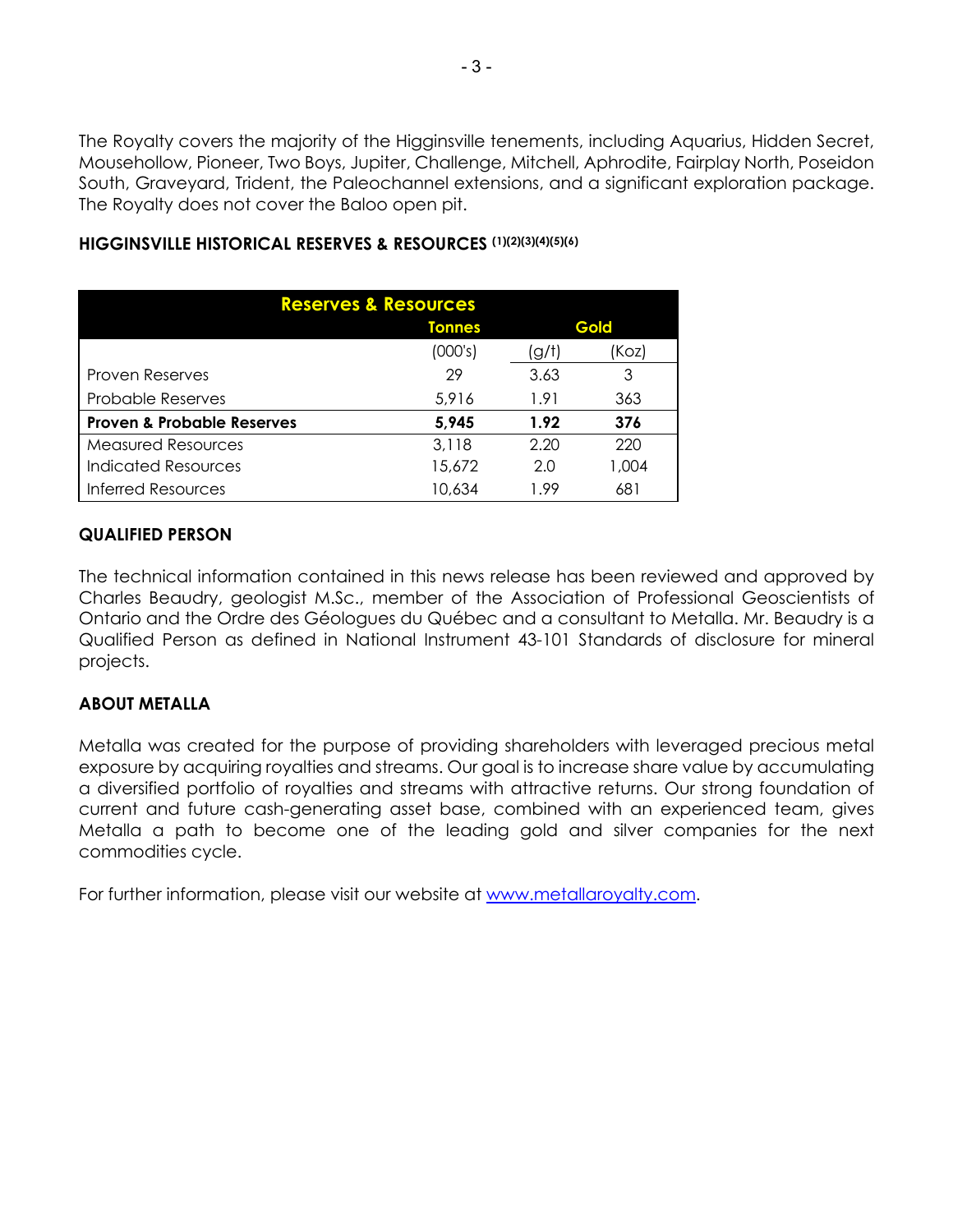#### **ON BEHALF OF METALLA ROYALTY & STREAMING LTD.**

signed "Brett Heath"

#### **CONTACT INFORMATION**

#### **Metalla Royalty & Streaming Ltd.**

Brett Heath, President & CEO Phone: 604-696-0741 Email: info@metallaroyalty.com

Kristina Pillon, Investor Relations Phone: 604-908-1695 Email: kristina@metallaroyalty.com

Website: www.metallaroyalty.com

*Neither the TSXV nor it's Regulation Services Provider (as that term is defined in the policies of the Exchange) accept responsibility for the adequacy or accuracy of this release.* 

Notes:

- (1) For details on the estimation of mineral resources and reserves, including the key assumptions, parameters and methods used to estimate the Mineral Resources and Mineral Reserves, Canadian investors should refer to the NI 43-101 Technical Reports for Beta Hunt & Higginsville Gold Operations and on file at www.sedar.com and the Karora Resources 2019 Annual Information Form.
- (2) See Karora Resources Press Release dated August 10, 2020
- (3) Numbers may not add due to rounding.
- (4) Mineral resources which are not mineral reserves do not have demonstrated economic viability.
- (5) Mineral resources are inclusive of mineral reserves.
- (6) See technical report titled "Technical Report Western Australia Operations Eastern Goldfields: Beta Hunt Mine (Kambalda) And Higginsville Gold Operations (Higginsville)" dated February 6, 2020. Information is extracted from Westgold Resource's disclosure entitled "2018 Annual Update of Mineral Resources & Ore Reserves" dated October 2, 2018 and is available to view on Westgold Resources Ltd's website and the ASX.
- (7) Royalty will be calculated as 27.5% \* (London pm fix gold price A\$1,340/oz) \* for the first 2,500 gold ounces produced within each quarter for a cumulative 34,000 gold ounces under the contract.

#### *TECHNICAL AND THIRD-PARTY INFORMATION*

*Except where otherwise stated, the disclosure in this press release relating to Higginsville is based on information publicly disclosed by the owners or operators of this property and information/data available in the public domain as at the date hereof and none of this information has been independently verified by Metalla. Specifically, as a royalty holder, Metalla has limited, if any, access to the property subject to the Royalty. Although Metalla does not have any knowledge that such information may not be accurate, there can be no assurance that such third party information is complete or accurate. Some information publicly reported by the operator may relate to a larger property than the area covered by Metalla's Royalty interest. Metalla's royalty interests often cover less than 100% and sometimes only a portion of the publicly reported mineral reserves, mineral resources and production of a property.*

*The disclosure was prepared in accordance with Canadian National Instrument 43-101 ("NI 43-101"), which differs significantly from the current requirements of the U.S. Securities and Exchange Commission (the "SEC") set out in Industry Guide 7. Accordingly, such disclosure may not be comparable to similar information made public by companies that report in accordance with Industry Guide 7. In particular, this news release may refer to "mineral resources", "measured mineral resources", "indicated mineral resources" or "inferred mineral resources". While these categories of mineralization are recognized and required by Canadian securities laws, they*